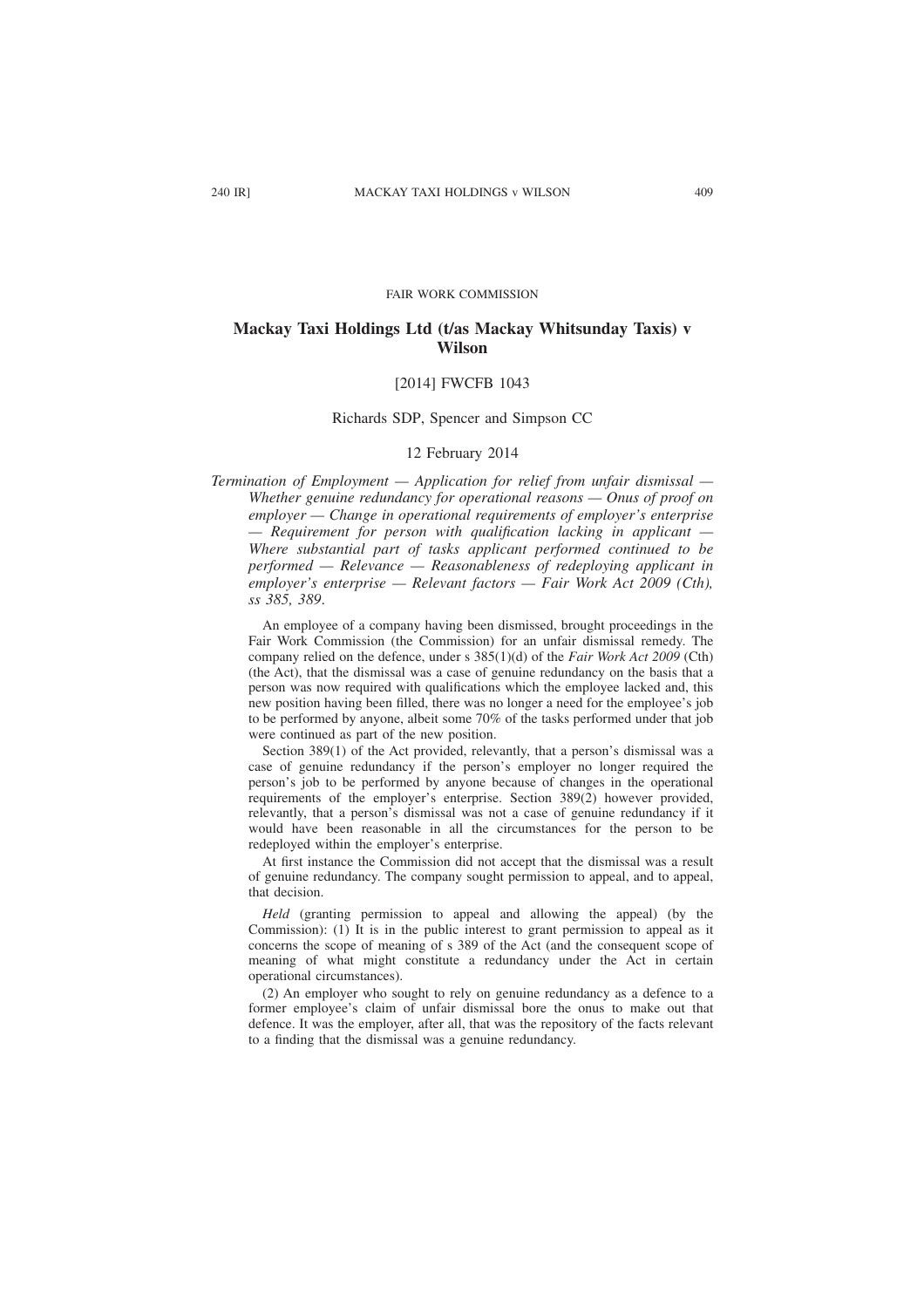(3) Operational changes are changes which give effect to a change in the operational focus of a position to the benefit or advantage of the employer (be it to meet governance requirements or to improve efficiency). A job which required a person to hold a specific qualification involved an operational change to, or restructure of, the job it replaced which did not require the person doing it to be so qualified, despite the fact that a large body of the tasks that comprised the original job continued to be performed in the new job. The two jobs were not the same. The requirement for a formal qualification had not been added as a mere administrative initiative.

*Ulan Coal Mines Ltd v Howarth* (2010) 196 IR 32; *Jones v Department of Energy and Minerals* (1995) 60 IR 304; *Kekeris v A Hartrodt Australia Pty Ltd* (2010) 62 AILR 101-171; [2010] FWA 674, considered.

(4) The Commissioner erred in finding that the position or job itself had not changed or been restructured to a sufficient degree to achieve another operational purpose because a certain volume of duties and tasks remained to be carried out. In this regard, the Commissioner too narrowly construed the scope of s  $389(1)(a)$ of the Act.

(5) The Commissioner made no reference in her decision to the requirements of s 389(2) of the Act, which provides an exclusion from the jurisdictional bar when it would have been reasonable in all the circumstances for the respondent to have been redeployed to an alternative position.

*Observation* that redeployment may be possible where the training requirement is reasonable.

*Ulan Coal Mines Ltd v Honeysett* (2010) 199 IR 363, considered.

#### **Cases Cited**

*Coal & Allied Operations Pty Ltd v Australian Industrial Relations Commission* (2000) 203 CLR 194; 99 IR 309.

*Dibb v Federal Commissioner of Taxation* (2004) 136 FCR 388.

*House v The King* (1936) 55 CLR 499.

*Jones v Department of Energy and Minerals* (1995) 60 IR 304.

*Kekeris v A Hartrodt Australia Pty Ltd* (2010) 62 AILR 101-171.

*R v Industrial Commission (SA); Ex parte Adelaide Milk Supply Co-operative Ltd* (1977) 16 SASR 6.

*Short v FW Hercus Pty Ltd* (1993) 40 FCR 511; 46 IR 128.

*Technical and Further Education Commission v Pykett* (2014) 240 IR 130.

*Termination, Change and Redundancy Case* (1984) 8 IR 34.

*Termination, Change and Redundancy Case* (1984) 9 IR 115.

*Ulan Coal Mines Ltd v Honeysett* (2010) 199 IR 363.

*Ulan Coal Mines Ltd v Howarth* (2010) 196 IR 32.

*Wilson v Mackay Taxi Holdings Ltd (t/as Mackay Whitsunday Taxis)* [2013] FWC 8634.

# **Application for permission to appeal and appeal**

*Cur adv vult*

## **Fair Work Commission**

1

This decision concerns an appeal by Mackay Taxi Holdings Ltd (t/as Mackay Whitsunday Taxis) (the Appellant) against a decision of Commissioner Booth in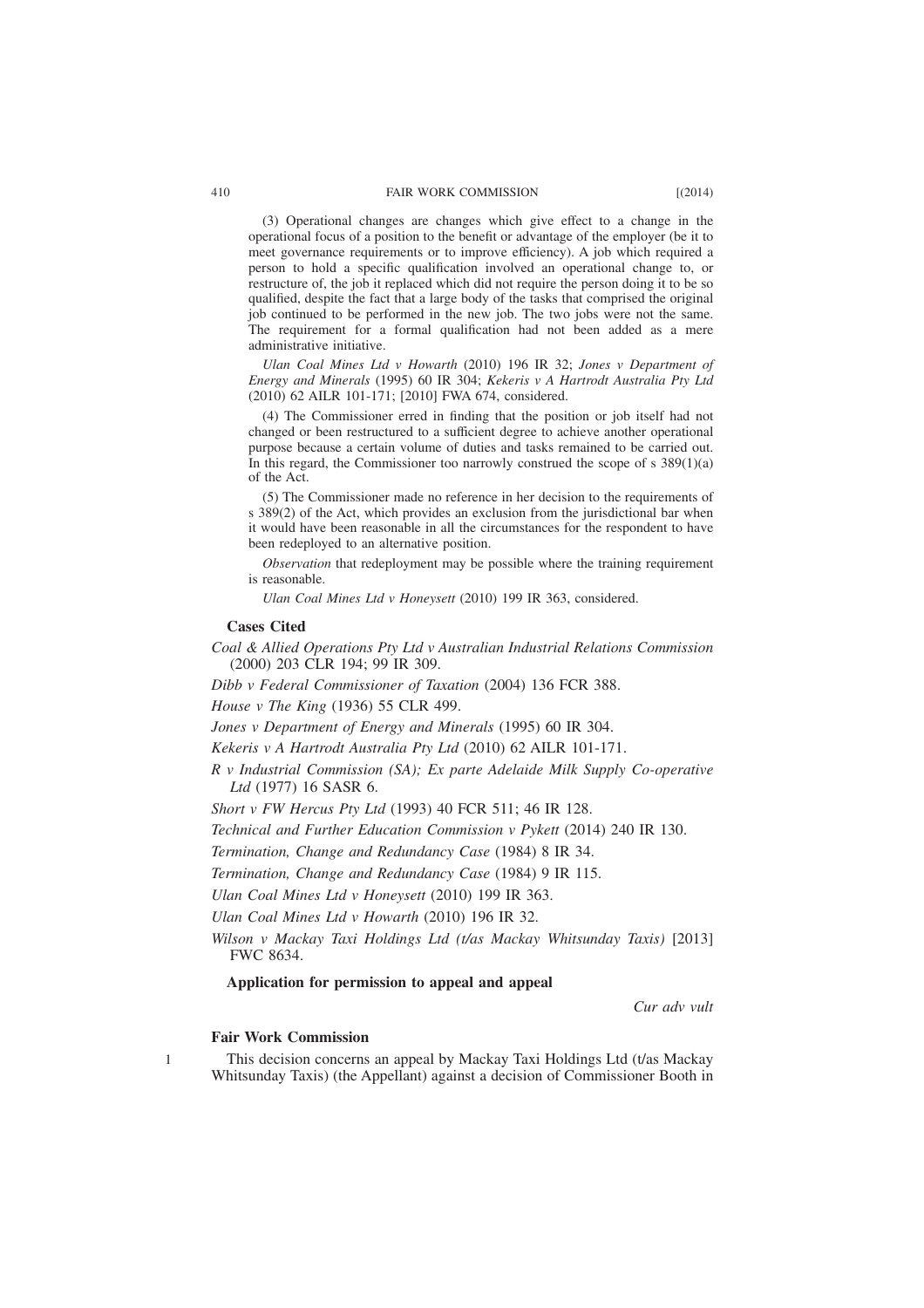*Wilson v Mackay Taxi Holdings Ltd (t/as Mackay Whitsunday Taxis)* [2013] FWC 8634 handed down on 4 November 2013 in U2013/9954. The Respondent is Ms Kaye Wilson.

The Commissioner's decision concerns two matters. The first of these was a decision under s 394(2) of the *Fair Work Act 2009* (Cth) (the Act) in relation to whether or not the application should be accepted in a different time to that stipulated under s  $394(2)(a)$  of the Act. The second matter concerned an application by the Appellant under s 389 of the Act. In that matter the Commissioner was required to determine whether or not the application before her should be dismissed for reasons that it concerned a genuine redundancy.

- It is only the second matter which is the subject of this appeal. 3
- At the outset we note that the Commissioner's decision was made off the documents, with the consent of the parties.  $\overline{A}$

#### **Approach to the Appeal**

- The approach to an appeal in the context of s 389 of the Act was considered by a Full Bench in *Ulan Coal Mines Ltd v Honeysett*<sup>1</sup> (the prior Full Bench) as follows: 5
	- [20] The appeals are brought pursuant to s 604 of the *Fair Work Act*. Section 604(2) provides that Fair Work Australia must grant permission to appeal if it is satisfied that it is in the public interest to do so. As indicated already, the applications were made under s 394 which is in Part 3-2 of the *Fair Work Act*. There are special provisions relating to appeals from decisions under Part 3-2. These provisions are in s 400 of the *Fair Work Act*. That section is:
		- 400 Appeal rights
			- (1) Despite subsection 604(2), FWA must not grant permission to appeal from a decision made by FWA under this Part unless FWA considers that it is in the public interest to do so.
			- (2) Despite subsection 604(1), an appeal from a decision made by FWA in relation to a matter arising under this Part can only, to the extent that it is an appeal on a question of fact, be made on the ground that the decision involved a significant error of fact.
	- [21] Section  $400(1)$  provides that despite subsection  $604(2)$  the tribunal must not grant permission to appeal from a decision under Part 3-2 of the Act unless it considers that it is in the public interest to do so. Therefore we must not grant permission to appeal unless we consider that it is in the public interest. Section 400(2) provides that an appeal from a decision under Part 3-2 of the *Fair Work Act* can only, to the extent that it is an appeal on a question of fact, be made on the ground that the decision involved a significant error of fact. Therefore, to the extent that this appeal is on a question of fact, unless there is a significant error of fact no appeal lies.
	- [22] The approach to be taken to an appeal pursuant to s 45 of the *Workplace Relations Act 1996* (the WR Act) was outlined in *Coal and Allied Operations Pty Ltd v Australian Industrial Relations Commission* (*Coal & Allied*) [(2000) 203 CLR 194]. The following passage indicates that the

1 *Ulan Coal Mines Ltd v Honeysett* (2010) 199 IR 363.

 $\overline{2}$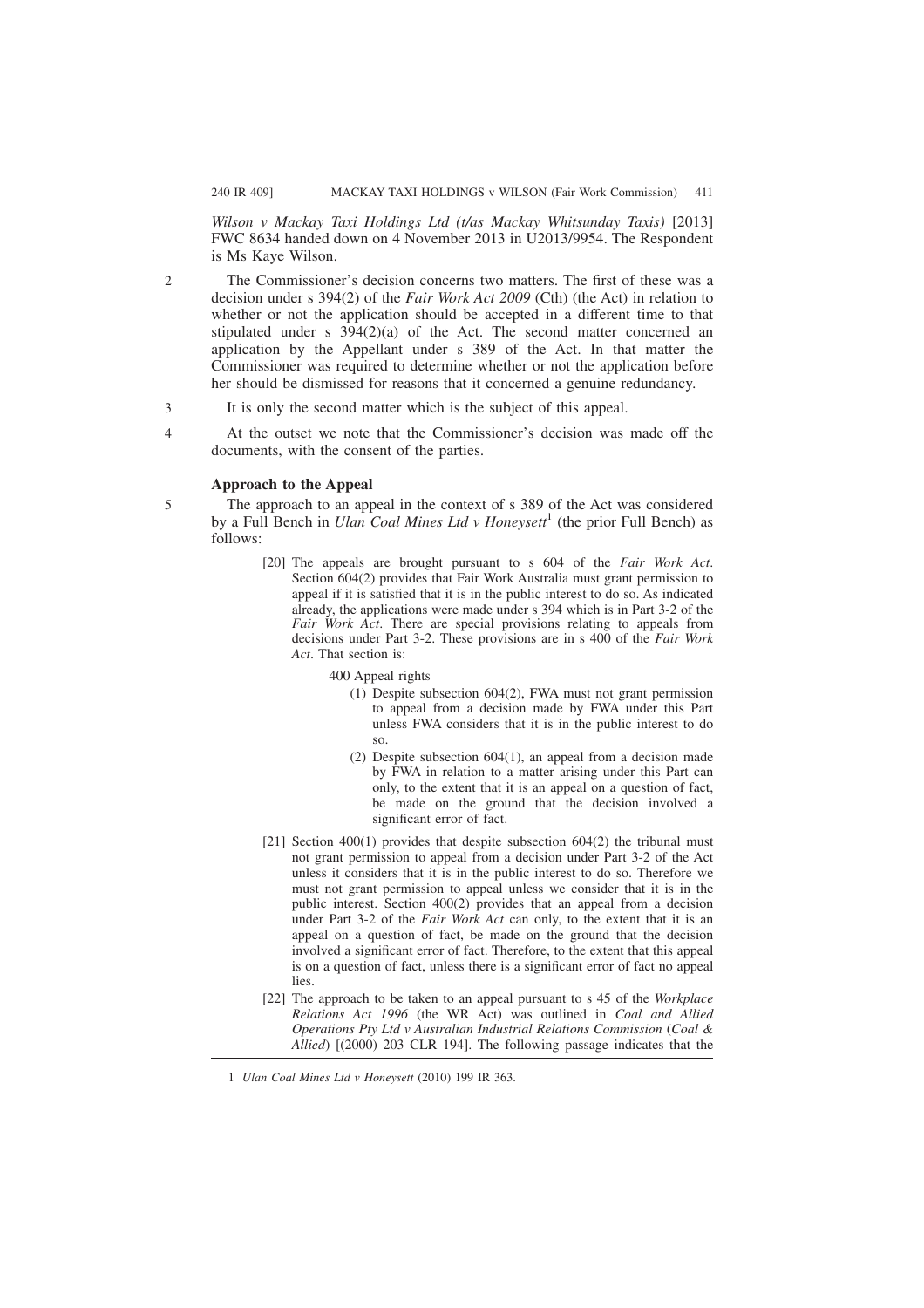powers of a Full Bench of the Australian Industrial Relations Commission (the Commission) were only exercisable under that section in the case of error in the decision at first instance:

- 17 Because a Full Bench of the Commission has power under s 45(6) of the Act to receive further evidence on appeal, an appeal under that section is properly described as an appeal by way of rehearing. And because there is nothing to suggest otherwise, its powers under sub-s (7) are exercisable only if there is error on the part of the primary decision-maker. And that is so regardless of the different decisions that may be the subject of an appeal under s 45.
- [(2000) 203 CLR 194 per Gleeson CJ, Gaudron and Hayne JJ].
- [23] Because there is no relevant difference in the terms of s 604 of the *Fair Work Act*, this analysis applies equally to an appeal to a Full Bench of Fair Work Australia under that section. Section 400(2) reinforces this construction and adds an additional requirement, namely, that where an error of fact is involved the error must be substantial. The majority in *Coal & Allied* explained in the following passage how error may be identified where a discretionary decision is involved:
	- 21 Because a decision-maker charged with the making of a discretionary decision has some latitude as to the decision to be made, the correctness of the decision can only be challenged by showing error in the decision-making process. And unless the relevant statute directs otherwise, it is only if there is error in that process that a discretionary decision can be set aside by an appellate tribunal. The errors that might be made in the decision-making process were identified, in relation to judicial discretions, in *House v The King* in these terms:

If the judge acts upon a wrong principle, if he allows extraneous or irrelevant matters to guide or affect him, if he mistakes the facts, if he does not take into account some material consideration, then his determination should be reviewed and the appellate court may exercise its own discretion in substitution for his if it has the materials for doing so [reference omitted].

 $[(2000) 203$  CLR 194 per Gleeson CJ, Gaudron and Havne JJ.

[24] For these reasons an appeal under s 604 of the *Fair Work Act* should be characterised as an appeal by way of rehearing and the authorities in relation to the corresponding [Workplace Relations] Act provisions are applicable to appeals under s 604, subject only to the qualification in s 400(2). An appeal cannot succeed in the absence of error on the part of the primary decision-maker and any error of fact must be substantial.

We apply the approach of the prior Full Bench.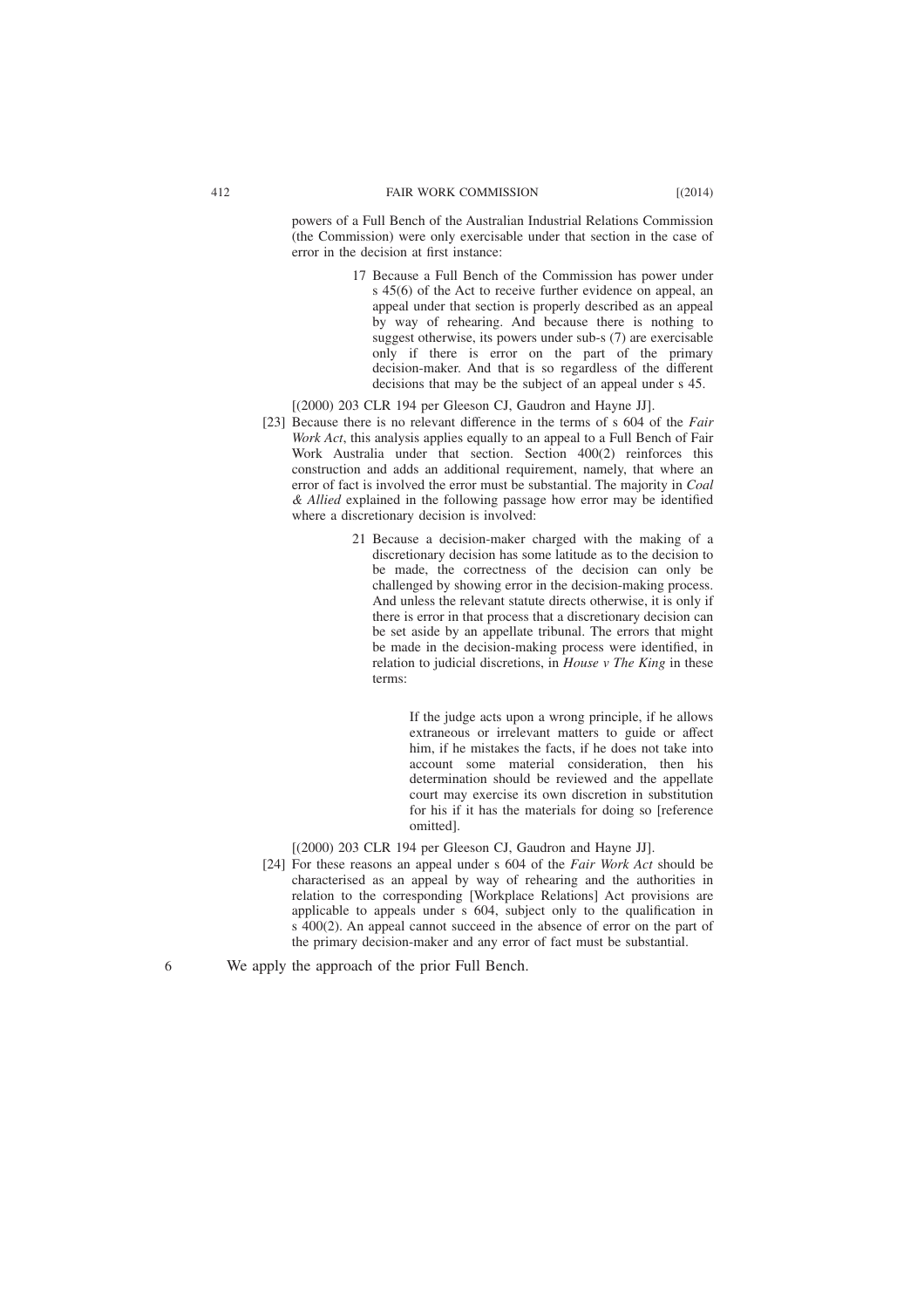# **Legislative provisions**

Section 385 of the Act provides that a person has been unfairly dismissed if the Fair Work Commission (the Commission) is satisfied that:

- (a) the person has been dismissed; and
- (b) the dismissal was harsh, unjust or unreasonable; and
- (c) the dismissal was not consistent with the Small Business Fair Dismissal Code; and
- (d) the dismissal was not a case of genuine redundancy.

Section 389(1) of the Act provides that a person's dismissal was a case of genuine redundancy if:

- (a) the person's employer no longer required the person's job to be performed by anyone because of changes in the operational requirements of the employer's enterprise; and
- (b) the employer has complied with any obligation in a modern award or enterprise agreement that applied to the employment to consult about the redundancy.
- Section 389(2) of the Act, however, provides that a person's dismissal was not a case of genuine redundancy if it would have been reasonable in all the circumstances for the person to be redeployed within:
	- (a) the employer's enterprise; or
	- (b) the enterprise of an associated entity of the employer.

# **Summary of evidence before the Commissioner**

- The evidence before the Commissioner was of limited nature, and because the matter was determined off the documents, the statements before her were not subject to any examination. We will firstly summarise the Respondent's claims as they were before the Commissioner, and then turn to those of the Appellant. 10
- In summary, the Respondent: 11
	- claimed that she was informed by her employer on 28 March 2013 that he was "making my position redundant and that because I didn't have a Cert IV in Bookkeeping then I wasn't qualified for the new position and that he didn't have a spot for me";
	- was also informed that she would need to meet the costs of any training herself;
	- was informed that she could apply to the new position and that recognition of prior learning/experience may assist her in advancing towards the new qualification;
	- was informed on 24 April 2013 following the completion of the recruitment process that she had been unsuccessful and the new position has been filled by a new recruit.
- The Respondent was of the belief that she could have performed the new position at the required level and was of the belief the new recruit would need to be trained in the business.  $12$
- The Respondent also held that: 13

I believe I could have performed the new position to a high standard, undertaken the required study and could have been guided in the new tasks by the support of

9

7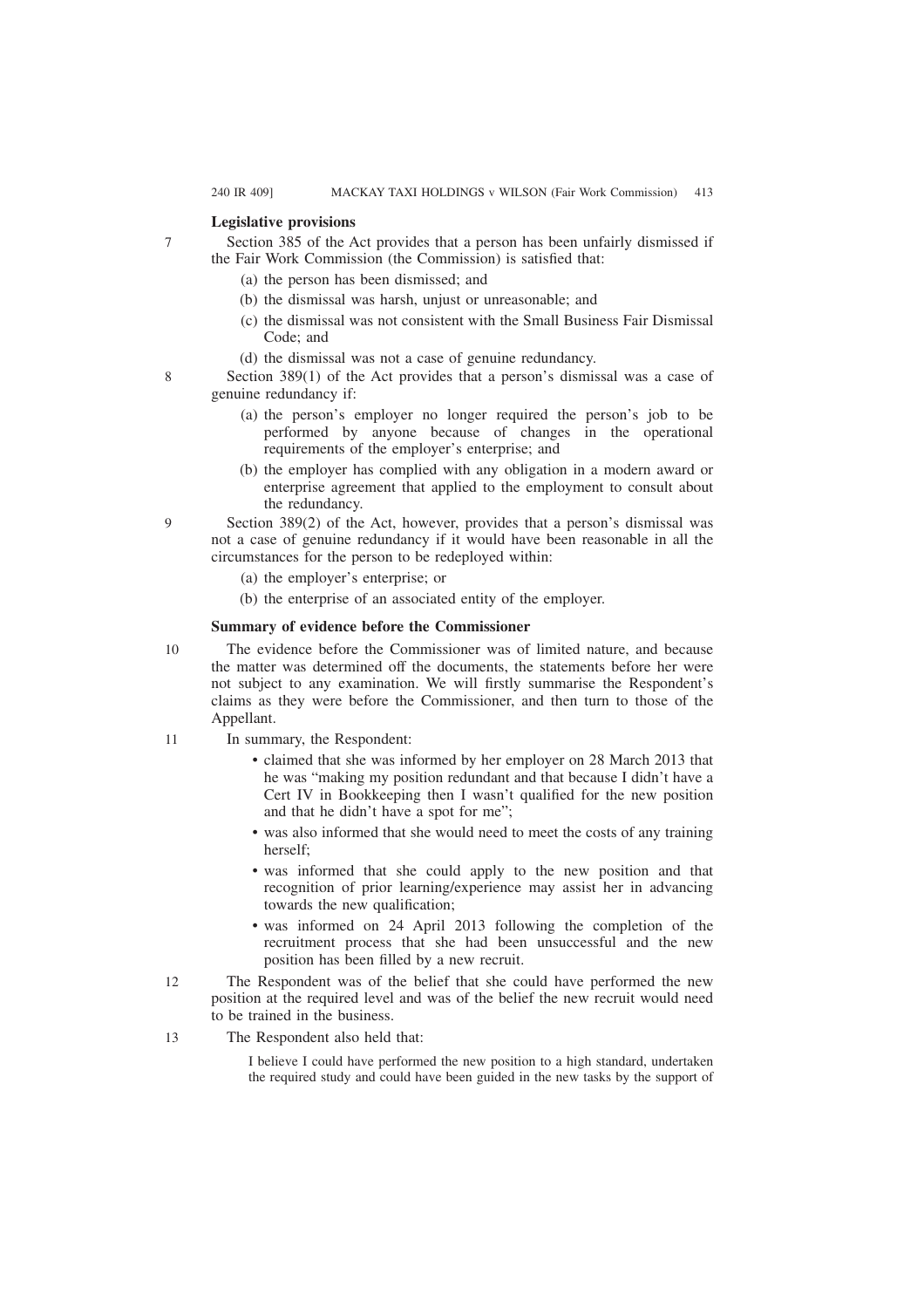the Company's accountant, who had been performing many of the tasks to be done by this *new position*.

(Emphasis added)

14

The Respondent also stated that she was of the belief that her position "was not redundant in that all duties in my role would have to be done by someone and [her employer] never indicated my job was being cut up and given to other staff, it is my belief the new person would do *my job with the additional new tasks*" (emphasis added).

The Respondent's claims went on to the effect that: 15

> none of the tasks I was doing could just disappear. All my tasks were very relevant to the fluent functioning of the administration needs of taxi owners and operators, also had the Mackay Taxi Holdings' […] obligations of statistics and payments with the Transport and Main Roads which is the overarching government regulator of the taxi industry in Queensland. None of these tasks could be cancelled and at no time did [the employer] say that my tasks were being split up and given to other staff [or] that my dismissal [was] due to a downturn in industry.

- The Respondent also claimed that since her dismissal a further person had been employed in the office to assist with taxi driver documentation, and that she could have done that job. There was no evidence as to whether this person had been employed at the time of the termination or subsequently. 16
	- The evidence before the Commissioner in respect of the Appellant's claims (through a statement by Mr Gary Button, the Manager of the Appellant's business, was concise, and is set out largely in full below:

I make this statement in relation to the jurisdictional objection of the Respondent, that the termination was a genuine redundancy and therefore beyond jurisdiction.

- 1. The board of the organisation determined that the administration of the business required restructuring, with a view to increasing the capacity of the administration to function at a higher level than was currently the case.
- 2. I was required by the board to explore the requirements of implementing the necessary changes, and in consultation with the board it was determined that the new role would require a person with formal book-keeping training, skills and experience.
- 3. It was also identified that there was not sufficient work to keep a book-keeper occupied full-time, so the decision was made to incorporate some existing tasks within the book-keeper role.
- 4. Ultimately that meant that an existing administration position would no longer be required, and consultation in relation to that was held with the Applicant in this matter.
- 5. We determined that for the Applicant to acquire the necessary training to be able to move into the new role, would require at a minimum, twelve months of study.
- 6. We had previously sought to engage the Applicant in upskilling and she was resistant to any training, even short courses, so we did not have confidence that she would undertake or complete the necessary training.
- 7. The training also represented a considerable outlay in funds which we could not at that point afford, and the simple fact was that we needed to make the change at that time and could not afford to wait twelve months in the hope that the Applicant may ultimately become qualified.
- 8. We therefore advertised the position and allowed the Applicant to apply for the position.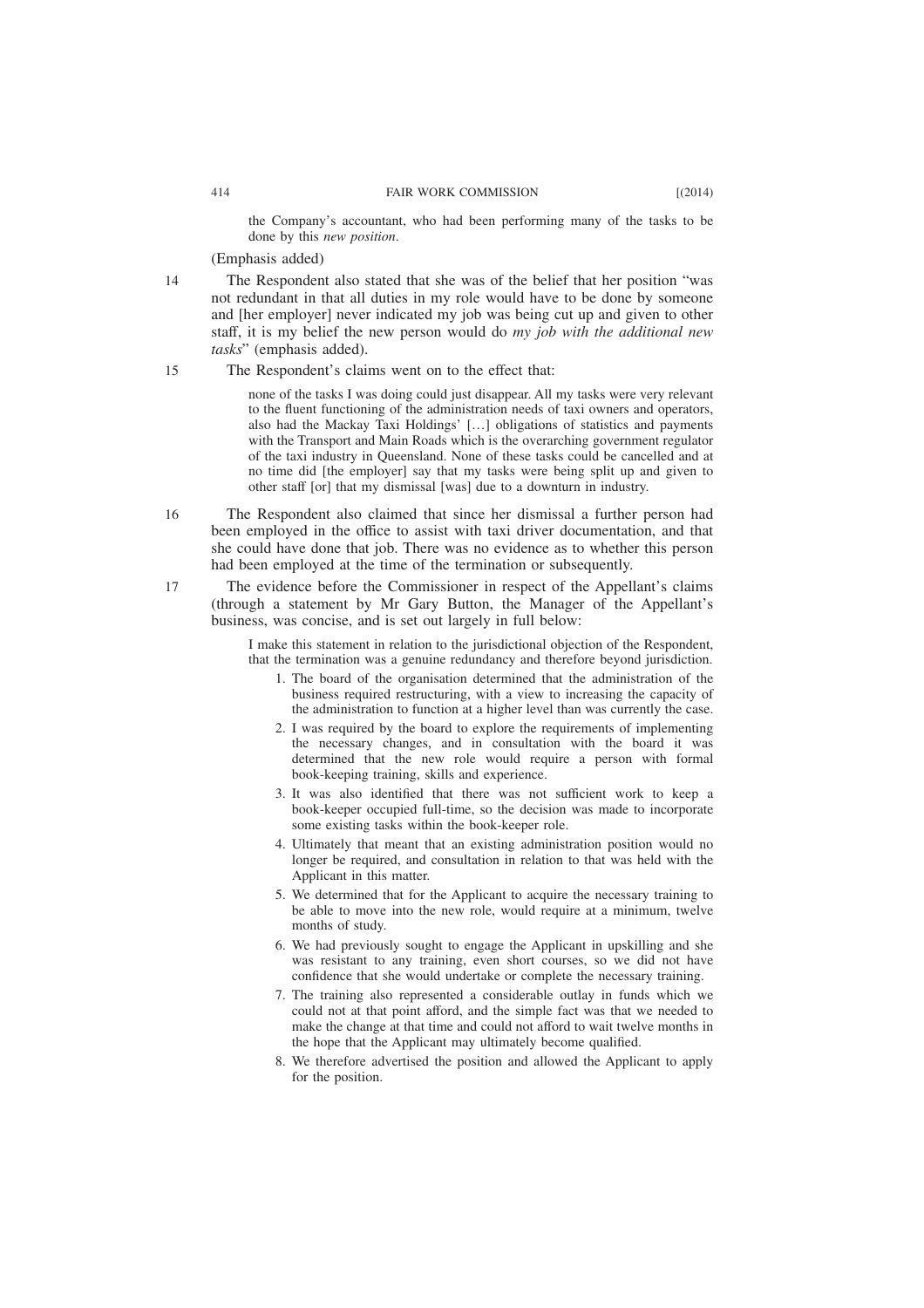- 9. We received an application for the position from a person who had the training, skills and experience we required, so the decision was made to appoint that person.
- 10. This left the applicant without a position, and as no other vacancies existed at that time into which we could place her, we then proceed to terminate her employment.

## **Commissioner's decision**

- 18
- On the basis of the above evidence, the Commissioner reasoned as follows:
	- [22] There appears no dispute about the consultation requirements of s 389(1)(b). However the parties are at odds about whether the decision to change the role amounts to a genuine redundancy.
	- [23] From the material of both parties, it is apparent the Respondent decided to employ a qualified bookkeeper, for example a person possessed of a Certificate IV, which the Applicant does not possess but says she was willing to acquire if assisted by the Respondent. It is also apparent that the duties undertaken by the Applicant remained to be discharged. She submits that indeed a further person has been engaged to undertake such duties.
	- [24] The Applicant asserts that the new role includes some 70% of her previous role, and the Respondent does not appear to dispute this. The statement of Mr Button confirms that "some existing tasks" would be transferred to the bookkeeper, the major change being, however, the decision of the Respondent to engage a person with "formal book-keeping training, skills and experience". That is, the Applicant's job, or a significant part of it was still required, but qualifications added to the role.
	- [25] Mr Button also submits that the Respondent advertised the position, allowing the Applicant to apply for it, but that she was not successful, another applicant being more suitable. This, the Respondent submits, is a genuine redundancy because "the Applicant was not successful in obtaining the new position and consequently was displaced from her old role, and that her employment was terminated as a result".
	- [26] On the Respondent's own evidence, a decision was made to engage a qualified bookkeeper in lieu of the Applicant's job, incorporating a sufficient proportion of the Applicant's duties into the new role to justify full-time employment. The Respondent adduced no evidence as to the fate of the balance of the Applicant's role, all of which appears to be ongoing.

## Conclusion

- [27] …
- [28] I am not convinced that the changes instituted by the Respondent resulted in a genuine redundancy, but were changes to an existing and continuing role. This cannot satisfy the statutory definition of genuine redundancy, which requires that the job is no longer required to be performed by anybody.
- [29] I therefore dismiss the Respondent's jurisdictional objections.

## **Grounds for Appeal**

- The grounds of the appeal were not carefully elucidated, in that there are no discretely formulated grounds. The Appellant provided more so a series of generally argued, overlapping grounds. 19
- The Appellant contends generally that the Commissioner's decision contains significant errors of fact and law. 20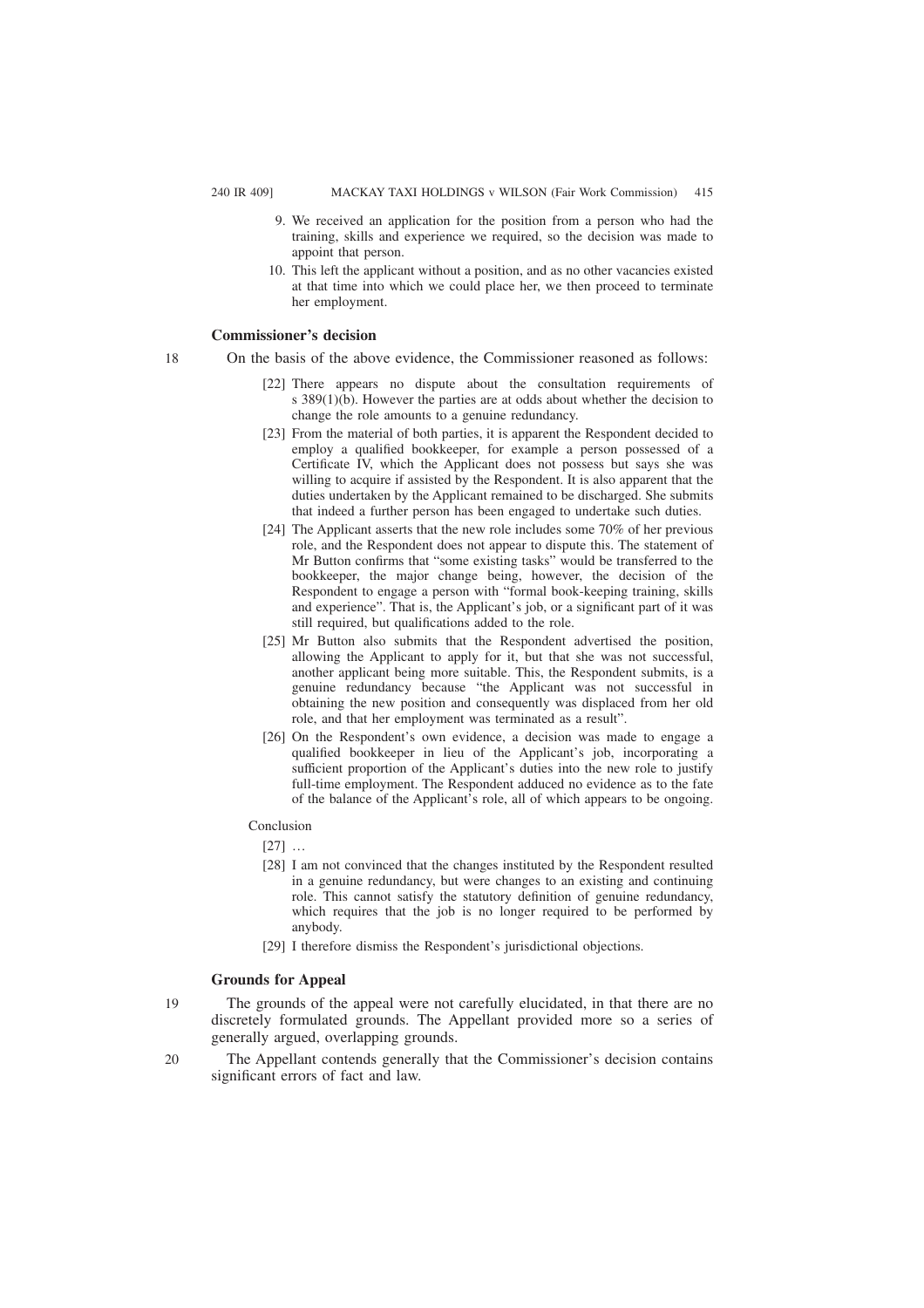#### 416 FAIR WORK COMMISSION [(2014)

- It was claimed that the Commissioner erred in her conclusion that the changes were to "an existing and continuing role" and did not meet the statutory definition of a genuine redundancy. 21
- The Appellant also claimed that the Commissioner's description of the change as comprising no more than added on qualifications to the existing job was an error in fact. That is to say, the Appellant argued that the qualifications were required to give effect to new higher level duties, not as mere add-ons, and they were the foundation to the new job or position. 22
- The Appellant also contends that the Commissioner had erred in that she confused the tasks and duties associated with the Respondent's job with the job itself. That is, the tasks and duties which comprise the Respondent's job may well have continued to be required to be performed, but not within the structure of the job as it had been. 23
- The Appellant also contends that it was not open to the Commissioner to accept the Respondent's claim that some unspecified body of her former duties were being performed by a new employee. This is because there was no specificity to the claim by the Respondent in this regard, and that it was not made out that this person was employed at the time or contemporaneously with the Respondent's termination. 24

## **Appeal in the public interest**

- At the outset we make clear our view as to whether the appeal is in the public interest. 25
- This appeal concerns the scope of meaning of s 389 of the Act (and the consequent scope of meaning of what might constitute a redundancy under the Act in certain operational circumstances). We consider that it is in the public interest to grant permission to appeal, as a consequence. 26

## **Consideration**

- We observe generally that the Commissioner dealt with this matter off the documents and was not in a position to resolve any factual conflicts, and was otherwise left to make inferential findings from the materials before her. Further, the Commissioner was not in a position to reach findings on the basis of credit as the witness statements had been left unexamined. 27
- The onus falls on the employer, which seeks the relief, in these matters to make out its case. It is the employer, after all, that is the repository of the facts relevant to a finding that the dismissal was a genuine redundancy as set out at s 389 of the Act. 28
- Was it made out that there was a redundancy within the meaning of the Act? 29
- The Appellant had set about seeking to increase the skill level of its bookkeeping/accounting responsibilities. This goal was to be achieved by ensuring the incumbent possessed a suitable qualification. 30
- The Respondent did not hold any qualifications, having left school at Year 11, it appears. The Commissioner found as much: 31
	- [23] From the material of both parties, it is apparent the Respondent decided to employ a qualified bookkeeper, for example a person possessed of a Certificate IV, which the Applicant does not possess but says she was willing to acquire if assisted by the Respondent. [...]
- The higher level duties and responsibilities did not in their own right constitute a full time permanent position or job. 32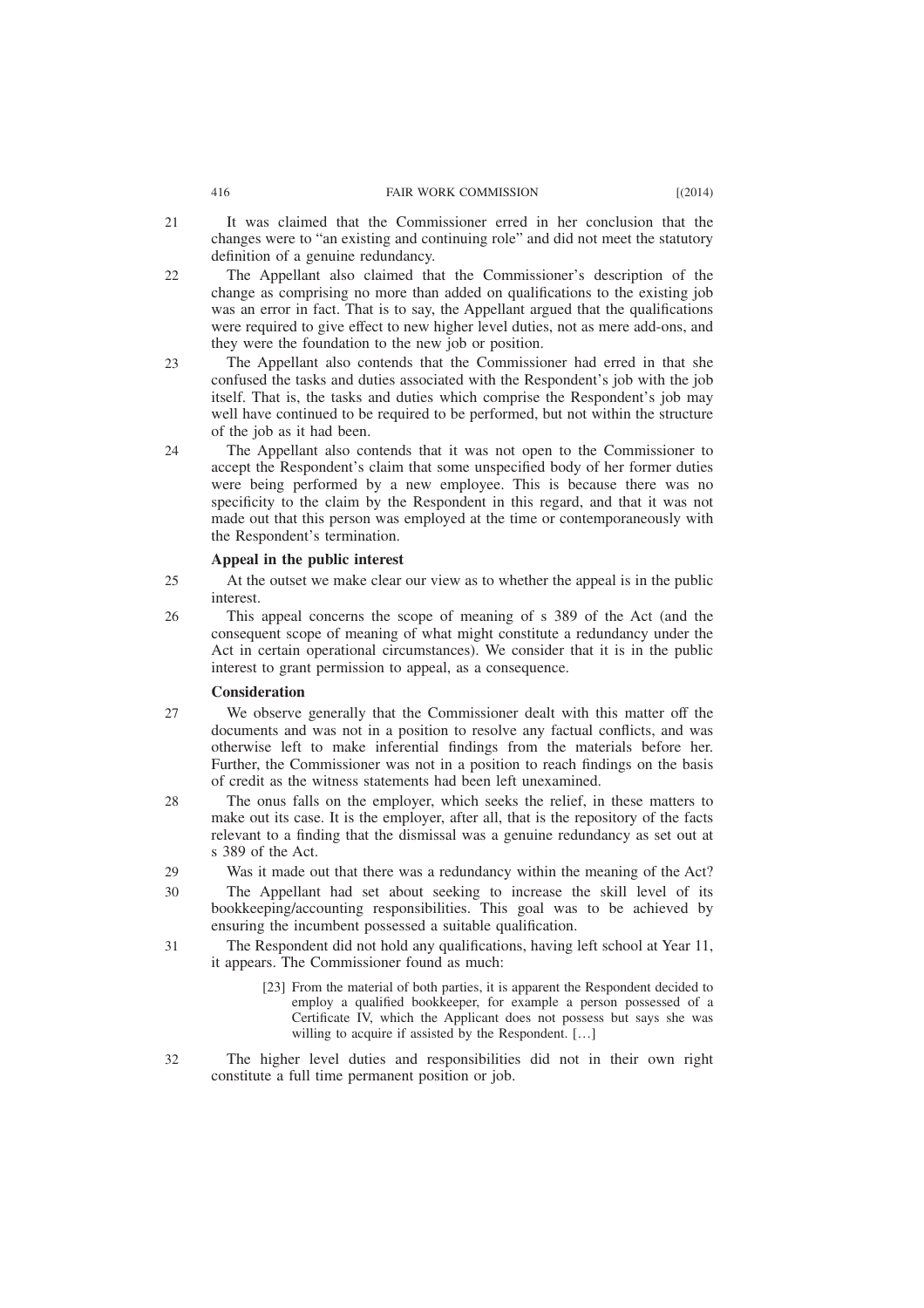#### 240 IR 409] MACKAY TAXI HOLDINGS v WILSON (Fair Work Commission) 417

- Thus, a large body of the tasks that comprised the Respondent's job continued to be performed. We note here that the Commissioner referred to the new role being "70%" of the Respondent's previous role. We do not know where this claim is found in the material before the Commissioner, though it is broadly reflective (regardless) of the state of the evidence.
- The job, however, was not the same job. The requirement for a formal qualification was not added to a job as if a mere administrative initiative. The qualifications required were reflective of new and higher level duties which were to be carried out by an appropriately qualified bookkeeper. Given the manner in which the matter proceeded, the Commissioner was not in a position to set aside the Appellant's evidence in this regard. 34
- The job was therefore a new job, despite the fact that it incorporated many of the former tasks performed by the Respondent. 35
- Contrary to the Commissioner's findings, we think the changes to the position referred to above are operational changes. That is, they are changes that give effect to a change in the operational focus of a position to the benefit or advantage of the employer (be it to meet governance requirements or to improve efficiency). 36
- Whether the original duties or tasks continue to be required to be performed is not necessarily relevant: it is the operationally-driven changes to the position that need to be made out. 37
- We think this point was made sufficiently clear by the Full Bench in *Ulan Coal Mines Ltd v Howarth*. 2 38
- In that decision, the Full Bench endorsed the proposition that it does not matter if discrete duties or tasks survive the operational change or restructure and continue to be performed. The question to be determined, in actuality, is whether the former position itself survives: 39
	- [15] These were the circumstances in which it was necessary to consider the meaning and application of the relevant statutory provisions and, in particular, the expression "the person's employer no longer required the person's job to be performed by anyone" in s  $389(1)(a)$  of the Act. These words have long been used and applied in industrial tribunals and courts as a practical definition of redundancy (see e.g. *R v Industrial Commission of South Australia; Ex parte Adelaide Milk Supply Cooperative Limited* (1977) 16 SASR 6; *Termination, Change and Redundancy Cases* (1984) 8 IR 34 and (1984) 9 IR 115; *Short v FW Hercus Pty Limited* (1993) 40 FCR 511). They have also been adopted in the National Employment Standards provided under the Act in dealing with entitlements to redundancy payments (see s 119).
	- [16] The *Explanatory Memorandum to the Fair Work Bill 2008* provides examples as to when a dismissal will be a case of genuine redundancy:
		- 1547 Paragraph 389(1)(a) provides that a person's dismissal will be a case of genuine redundancy if his or her job was no longer required to be performed by anyone because of changes in the operational requirements of the employer's enterprise. Enterprise is defined in clause 12 to mean a business, activity, project or undertaking.
		- 1548 The following are possible examples of a change in the operational requirements of an enterprise:

<sup>2</sup> *Ulan Coal Mines Ltd v Howarth* (2010) 196 IR 32.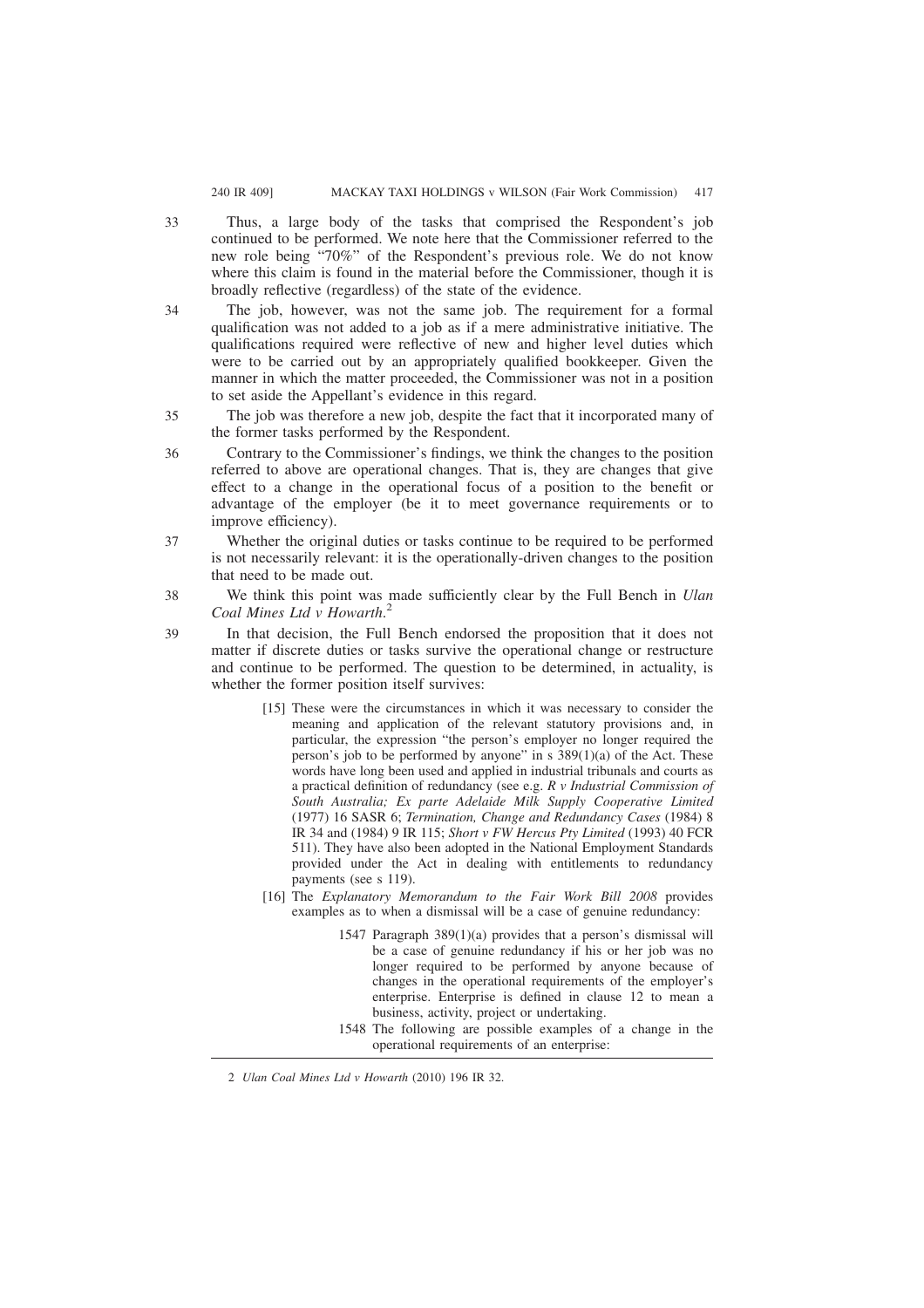- a machine is now available to do the job performed by the employee;
- the employer's business is experiencing a downturn and therefore the employer only needs three people to do a particular task or duty instead of five; or
- the employer is restructuring their business to improve efficiency and the tasks done by a particular employee are distributed between several other employees and therefore the person's job no longer exists.
- [17] It is noted that the reference in the statutory expression is to a person's "job" no longer being required to be performed. As Ryan J observed in *Jones v Department of Energy and Minerals* (1995) 60 IR 304 a job involves "a collection of functions, duties and responsibilities entrusted, as part of the scheme of the employees' organisation, to a particular employee" (at p 308). His Honour in that case considered a set of circumstances where an employer might rearrange the organisational structure by breaking up the collection of functions, duties and responsibilities attached to a single position and distributing them among the holders of other positions, including newly-created positions. In these circumstances, it was said that:

What is critical for the purpose of identifying a redundancy is whether the holder of the former position has, after the re-organisation, any duties left to discharge. If there is no longer any function or duty to be performed by that person, his or her position becomes redundant …

(at p 308)

This does not mean that if any aspect of the employee's duties is still to be performed by somebody, he or she cannot be redundant (see *Dibb v Commissioner of Taxation* (2004) FCR 388 at 404-405). The examples given in the *Explanatory Memorandum* illustrate circumstances where tasks and duties of a particular employee continue to be performed by other employees but nevertheless the "job" of that employee no longer exists.

[18] In *Kekeris v A Hartrodt Australia Pty Ltd* [2010] FWA 674 Hamberger SDP considered whether a dismissal resulting from the restructure of a supervisory team was a case of genuine redundancy. As a result of the restructure, four supervisory team leader positions were replaced by three team leader positions. The Senior Deputy President said:

> When one looks at the specific duties performed by the applicant prior to her termination they have much in common with those of two of the new positions in the new structure. The test is not however whether the duties survive. Paragraph 1548 of the explanatory memorandum makes clear that it can still be a "genuine redundancy" where the duties of a previous job persist but are redistributed to other positions. The test is whether the job previously performed by the applicant still exists.

(at para [27])

[19] In the present case, the Commissioner appears not to have drawn an appropriate distinction in his reasoning between the "jobs" of the mineworkers who were retrenched and the functions performed by those mineworkers or take proper account of the nature of the restructure at the mine which led to an overall reduction in the size of the non-trades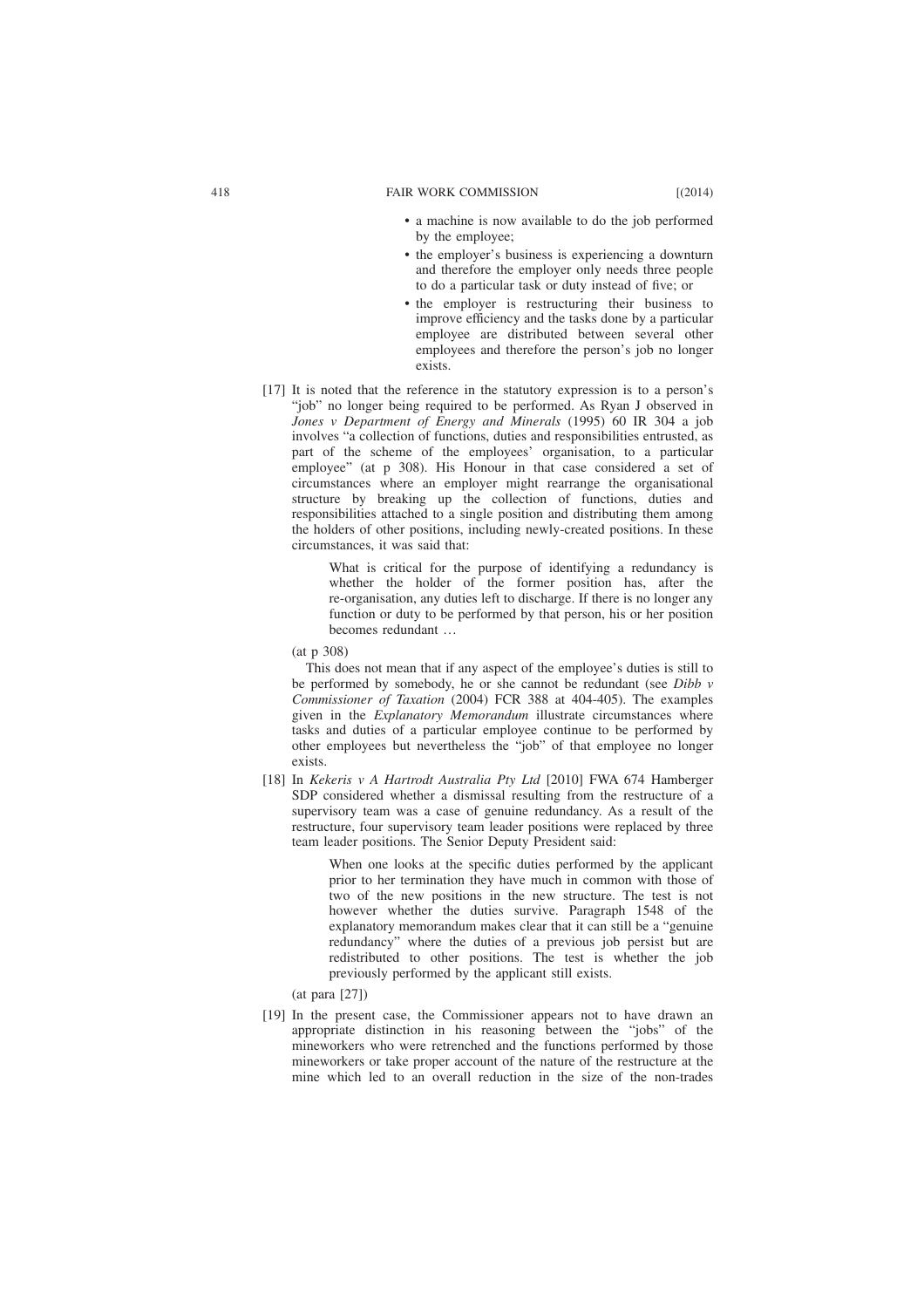mineworker workforce. The Company restructured its operations in various ways including by outsourcing certain specialised, ancillary and other work and increasing the proportion of trade-qualified mineworkers and outbye crews. As a result, it was identified that there were 14 non-trades mineworker positions which were surplus to the Company's requirements. The mineworkers whose employment was to be terminated were determined according to the seniority principle as provided in the Agreement. This did not mean that the functions or duties previously performed by the retrenched mineworkers were no longer required to be performed. It also did not mean that the positions of some of these mineworkers (e.g. in underground crews) did not continue, although those positions might after the restructure be filled by more senior non-trades mineworkers transferred from other parts of the operations or by trade-qualified mineworkers. However fewer non-trades mineworker jobs were required overall at the mine as a result of the operational changes introduced and, for this reason, the jobs of the 14 mineworkers selected for retrenchment could be said to no longer exist.

- [20] These circumstances readily fit within the ordinary meaning and customary usage of the expression in s  $389(1)(a)$  of the Act where a job is no longer required to be performed by anyone because of changes in the operational requirements of the employer's enterprise.
- In the case before the Full Bench cited above, the employer had restructured its operations by increasing the number of trade qualified mineworkers, but this did not mean the duties of the functions and duties performed previously by the retrenched mineworkers were no longer required to be performed. Those positions continued to be performed by more senior mineworkers, in some instances. The case, however, is distinguishable from the current circumstances in so far as there was also a reduction in the number of employees.
- Further, the examples provided by the Explanatory Memorandum, referred to above, are not exhaustive, but they are demonstrative of the kinds of changes in operational circumstances that can affect enterprises. Such changes may, as here, alter or extend the range of duties that comprise a job and the qualification mix required as a consequence. Equally, the duties that comprise a job may be redistributed and continue to be performed by others (and the job disappear). Or else the job itself and the body of duties associated with it may disappear altogether (with a downturn, an efficiency drive, a contractual change, a change in business focus, or a technological development etc). 41
	- On the unexamined and uncontested evidence before the Commissioner, the job as it had been had become a more complex job at the higher end, requiring the exercise of duties by a person who was a qualified bookkeeper, which the Respondent was not. The fact that a body of the former duties associated with the Respondent's position continued to be required to be performed in whole or in part is beside the point.
- The operational objective on the part of the Appellant to rely on the qualified services of a bookkeeper to improve the "capacity of the administration to function at a higher level" brought about a real and genuine change to the position as it had been performed by the Respondent. This is the kind of change that ordinarily would give rise to a redundancy (where the incumbent does not possess the qualifications to give effect to the operational objective). 43
	- In any event, the Commissioner did not reject the evidence as put to her, but rather formed a contrary view: that the introduction of a requirement for formal

40

42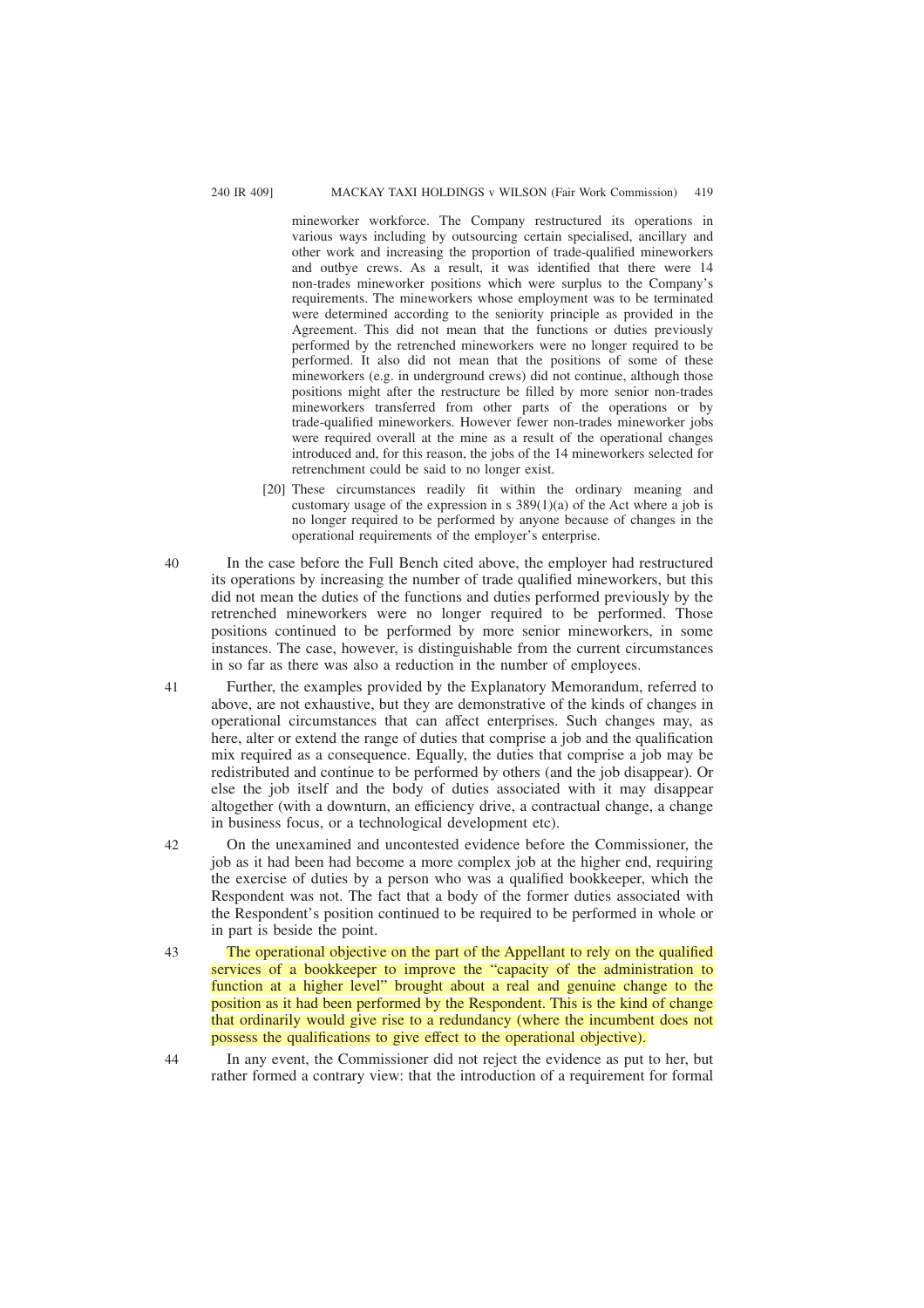#### 420 FAIR WORK COMMISSION [(2014)

competencies to give effect to higher end bookkeeping outcomes whilst requiring the continuation (to a considerable volume) of the former duties and tasks did not signal a new position had been created.

We disagree. The genuineness of the rationale for the new qualifications was not attacked. It is reasonable in such circumstances that an employer, as the bearer of risks, might re-organise the manner in which work is conducted and with what degree of specialism. If this were not the case, significant rigidities would be introduced into business improvement systems. 45

- There was more put to us by the Appellant in relation to the reallocation of lower order activities amongst junior staff and trainees, and the diminution of a deal of process requirements related to the Respondent's position, as it was. 46
- Generally, we think the Commissioner, because she took the view that because a certain volume of duties and tasks remained to be carried out and that as a result the position or job itself had not changed or been restructured to a sufficient degree to achieve another operational purpose, fell into error. In this regard, the Commissioner too narrowly construed the scope of s 389(1)(a) of the Act. 47

#### **Further matter relevant to the jurisdictional question**

- That said, there is one matter relevant to the jurisdictional question that needs to be determined. 48
- We note that the Commissioner made no reference in her decision to the requirements of s 389(2) of the Act, which provides an exclusion from the jurisdictional bar when it would have been reasonable in all the circumstances for the Respondent to have been redeployed to an alternative position. Section 389(2) of the Act is set out above. 49
- It is true that the Commissioner turned her mind to whether the Respondent could have been trained to perform the additional duties which made up the new position, but she made no express finding in that respect, let alone a finding that went to s 389(2) of the Act. 50
- The only evidence, as it was, before the Commissioner in this respect was a disputed claim between the Appellant and the Respondent. 51
- This is not a point of criticism, however. The Commissioner had found that the dismissal had not met the requirements of s  $389(1)(a)$  of the Act, and there was no obligation upon her to make further findings that would have been of superfluous effect. But the situation facing the Full Bench, of course, is different, given our findings. 52
- The Respondent had contended that she should have been re-deployed to "the new position". 53
- The Appellant contended that the competency level required to deliver the bookkeeping and other functions (such as Accounts Payable) required too lengthy a period of training and was too expensive to underwrite. Thus while the Respondent was free to apply for the position, she was not redeployed to that position as it would not be reasonable in the circumstances to so. 54
- The Respondent further contended, to the contrary, that she was capable of performing the duties with assistance, financial support and without extensive delay. In essence the Respondent contends it was reasonable in the circumstances to redeploy her to the new position. 55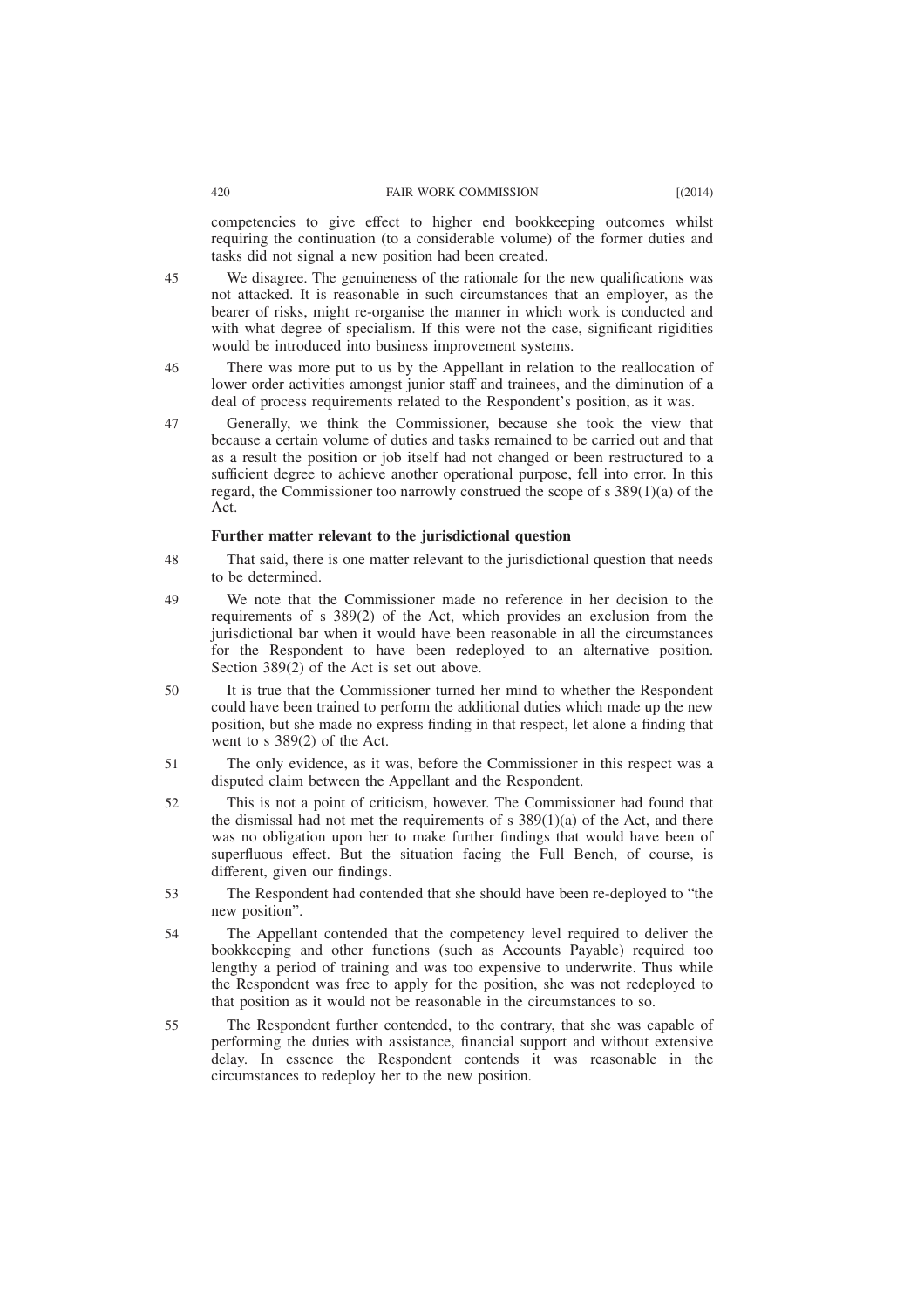56

- We observe, in this particular regard, that the Full Bench in *Ulan Coal Mines Ltd v Honeysett* (2010) 199 IR 363 commented generally that redeployment may be possible where the training requirement is reasonable:
	- [34] It may be appropriate to make some concluding remarks about the operation of s 389(2). It is an essential part of the concept of redeployment under s 389(2)(a) that a redundant employee be placed in another job in the employer's enterprise as an alternative to termination of employment. *Of course the job must be suitable, in the sense that the employee should have the skills and competence required to perform it to the required standard either immediately or with a reasonable period of retraining. […] .*

## (Emphasis added)

- The Full Bench appears here in some part to have recast (in the converse) item 1552 of the Explanatory Memorandum to the *Fair Work Bill 2008* (Cth), which states: 57
	- 1552. *There may be many reasons why it would not be reasonable for a person to be redeployed. For instance*, the employer could be a small business employer where there is no opportunity for redeployment or *there may be no positions available for which the employee has suitable qualifications*.
- That said, the materials before the Commissioner also gave rise to a claim that another person had been appointed at or following her termination to a position to carry out the Respondent's former duties. This matter was left unexplored in the decision, though (if only potentially) it may have had relevance to the prospects or otherwise of the Respondent's redeployment for the purposes of s 389(2) of the Act. 58
- To reach a conclusion as to the reasonableness of redeployment for the purposes of s 389(2) of the Act, the Commission must make a finding on the requisite, civil burden of proof. The Commissioner made no such findings. The various claims in relation to redeployment were left unresolved, and the materials that did bear on the issues above were not subject to examination. 59
- Because there was no finding in relation to s 389(2) of the Act, the threshold jurisdictional status of the application was therefore left undetermined in its entirety. 60
- We would be satisfied that the jurisdictional objection under s 389 of the Act would be made out, but only pending the determination of this final matter (under s 389(2) of the Act). Such an approach to an outstanding determination of a factual issue under s 389 of the Act was adopted in *Ulan Coal Mines Ltd v Honeysett* (2010) 199 IR 363. The same approach has been reflected in the more recent decision of a further Full Bench in *Technical and Further Education Commission v Pykett* (2014) 240 IR 130 at [40] and [54]. 61
- We add finally that there was no contest between the parties on appeal as to the Commissioner's finding that the requirements of s  $389(1)(b)$  of the Act was made out, and the parties did not contest this matter at first instance either, it appears. 62

# **Conclusion**

- We have granted leave to appeal in the public interest, for the reasons given earlier. 63
- We grant permission to appeal and uphold the appeal, and quash the 64